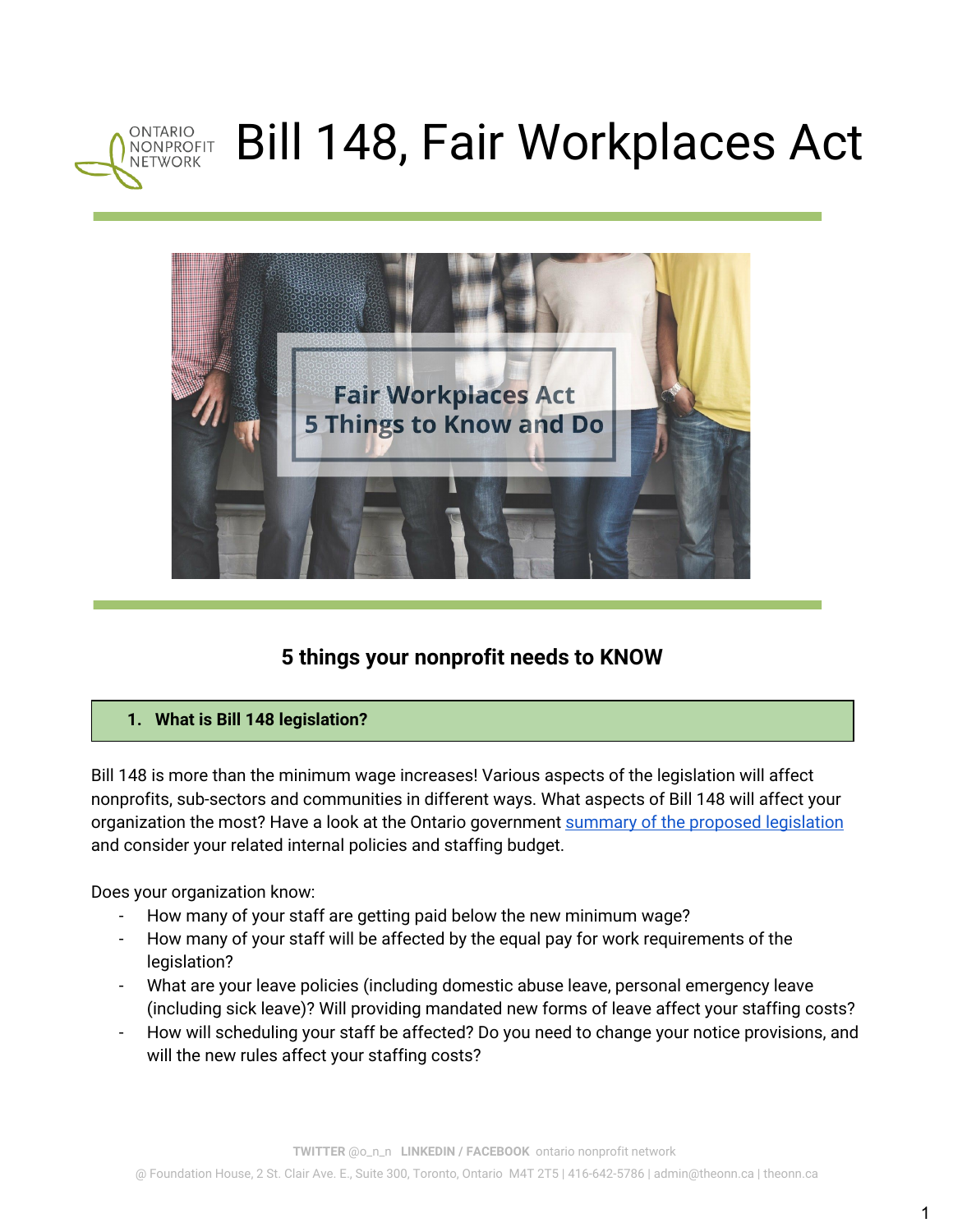- What are the opportunities for decent work that this legislation might bring to your staff, organization and the people you serve? If it makes less sense to rely on part-time or casual staff under the new legislation, could this legislation help you reduce turnover or provide more secure employment? How does a higher minimum wage affect the communities you serve?

#### **2. How will this affect your nonprofit's budget?**

Have you reviewed your human resources policies and staff contracts and calculated the potential impacts of Bill 148 on your organization? How much will this impact your organization's budget?

Not sure where to start? Try this [template](http://theonn.ca/wp-content/uploads/2017/10/ONN.TEMPLATE-Analyze-impact-of-Bill-148.ONN_.PUBLIC.2017-.pdf) developed by sector organization Carlington [Community](http://www.carlington.ochc.org/) [Health](http://www.carlington.ochc.org/) Centre.

#### **3. What are the timelines?**

Pay attention to the various dates when parts of the legislation "come into effect". For example, the minimum wage is scheduled to increase to \$14/hour on January 1, 2018, and then again to \$15/hour on January 1, 2019. There are several other subsections of Bill 148 that apply at different times of the year.

*Please note:* For unionized workplaces, employers will need to communicate with union representatives to confirm when required changes under Bill 148 will be in force, as existing collective agreements will impact the dates that certain provisions of Bill 148 will apply, if current collective agreements are in conflict.

| <b>Bill 148 Provision</b>                                                                    | <b>Timeline Bill 148 comes into</b><br>effect for non-union<br>workplaces |
|----------------------------------------------------------------------------------------------|---------------------------------------------------------------------------|
| Minimum wage increase<br>$\bullet$ \$14/hour<br>$\bullet$ \$15/hour                          | $\bullet$ January 1, 2018<br>January 1, 2019<br>$\bullet$                 |
| Vacation pay increased to 3 weeks after 5<br>years tenure                                    | January 1, 2018                                                           |
| Public holiday pay                                                                           | January 1, 2018                                                           |
| Personal emergency leave (PEL)<br>• 10 days total with 2 mandatory paid<br>Child death leave | January 1, 2018                                                           |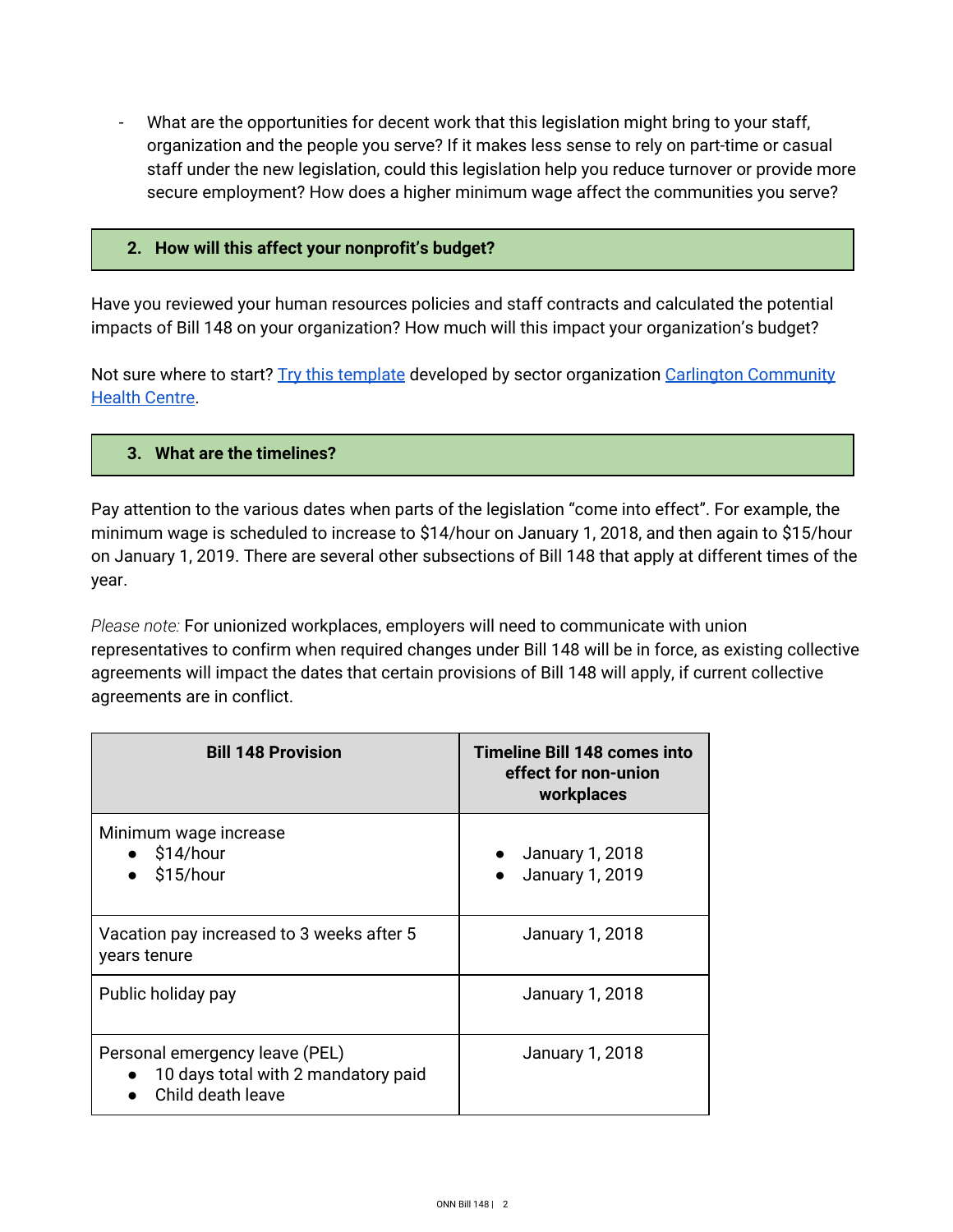| • Domestic violence leave (17 weeks)                                                                                                                                                        |                 |
|---------------------------------------------------------------------------------------------------------------------------------------------------------------------------------------------|-----------------|
| Equal pay for equal work<br>(regardless of differences in employment<br>status)                                                                                                             | April 1, 2018   |
| Request for employee to review their wage<br>(regarding equal pay for equal work<br>entitlements)                                                                                           | April 1, 2018   |
| Scheduling<br>• After 3 months of employment can<br>request in writing<br>3 hour rule paid if shift is cancelled (for<br>$\bullet$<br>all staff including on call)<br>Right to refuse shift | January 1, 2019 |

### **4. What are the benefits of the legislation?**

We know that much of this legislation will cost money, but how are some of these areas going to produce benefits for your organization, staff and the communities you serve?

Fairer wages, access to paid sick days and other personal emergency leaves are just a few steps that could help individuals, families and communities tackle income and precarious employment and develop happier, healthier lifestyles. In implementing Bill 148, what other cost savings and benefits can come about?

#### **5. We've got your back!**

As part of our public policy work, we're keeping an eye on this legislation. Over the past months we've been in talks with our network partners to ensure that we're voicing the concerns of Bill 148 with the provincial government. We've administered a survey to the sector in August 2017 and [here's](http://theonn.ca/wp-content/uploads/2017/10/ONN.Bill-148-sector-survey.Preliminary-findings.PUBLIC.2017.pdf) what we [heard](http://theonn.ca/wp-content/uploads/2017/10/ONN.Bill-148-sector-survey.Preliminary-findings.PUBLIC.2017.pdf).

As the Bill continues through the legislature, we'll keep the network informed of developments. Stay tuned!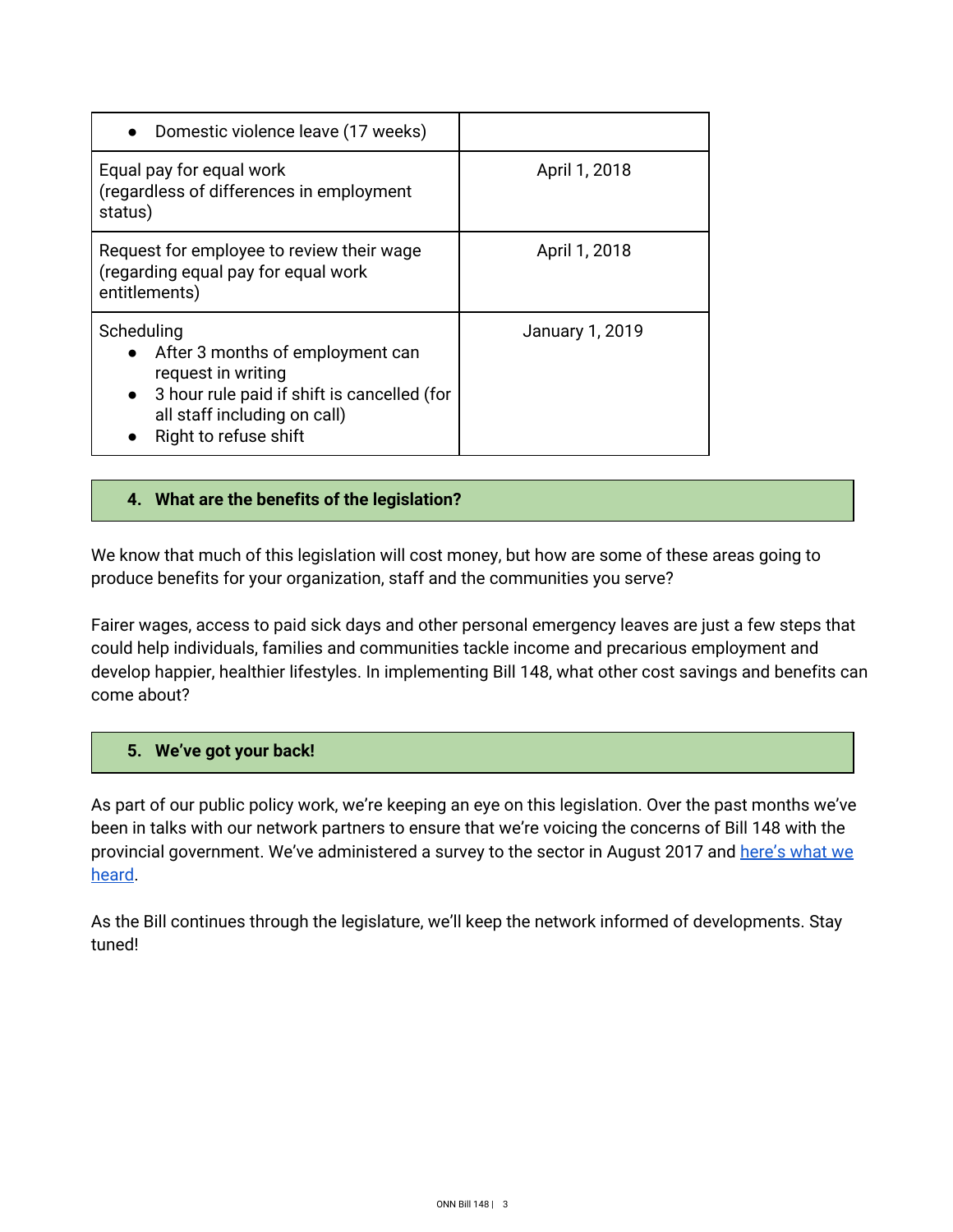## **5 things your nonprofit needs to DO NOW**

#### **1. Talk to your management, staff, and board of directors.**

What are the opportunities this legislation might bring to your staff, organization and the people you serve? Are staff, management, and Board aware of how the proposed legislation will impact your organization? If you are in management, add it to your next Executive meeting, Board meeting and/or staff meeting to discuss.

#### **2. Assess the impact on your organization.**

This legislation involves has several aspects beyond the increase to the minimum wage. Are you aware of all these impacts? Talk with your human resources team, board of directors, legal advisors and provincial associations about the impacts.

#### **3. Connect and collaborate with your sub-sector.**

Have you connected with those in the same sector (e.g. arts, childcare, environment, etc.)? How will Bill 148 impact them? Are their shared challenges and opportunities you can work on together? More importantly, if there are expected cost increases, do you know where this money will come from?

#### **4. Initiate dialogue with your funders.**

If you expect an increase in costs, talk to your funders. Are they aware of the legislation? How can you work together on challenges- and opportunities- that Bill 148 could bring?

#### **5. Talk about the legislation.**

Share information about what your organization supports and what concerns you in the legislation publicly. Speak with your partners and communities you serve in person, by email and on social media. Get the conversation going!